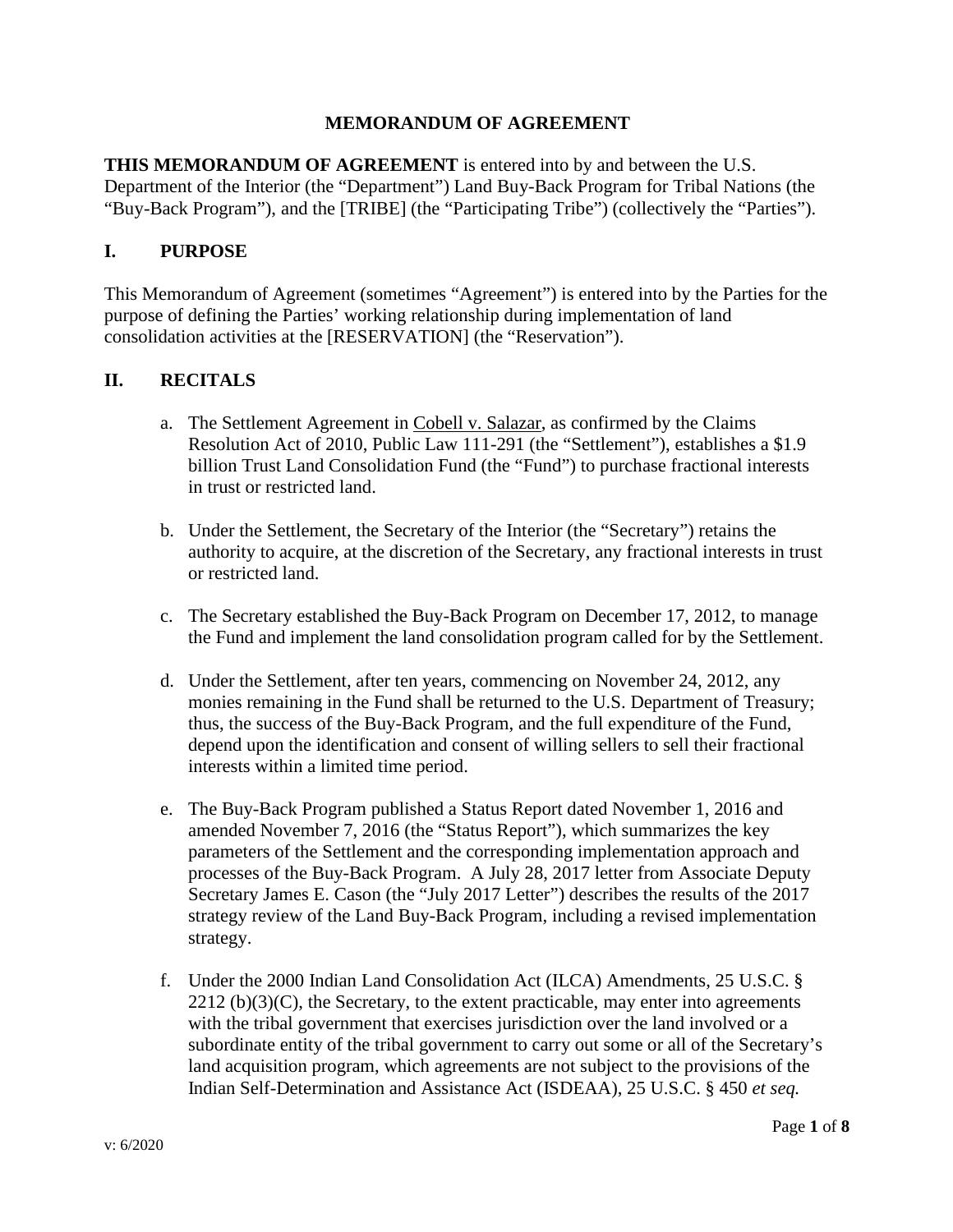- g. Within the Reservation, there are approximately \_\_\_\_\_\_\_\_ fractionated tracts of land (the "Fractionated Tracts"), comprising \_\_\_\_\_\_\_\_ acres with \_\_\_\_\_\_\_\_ purchasable Fractional Interests and \_\_\_\_\_\_\_\_ associated unique landowners, some of which may be members of different tribal nations (the "Owners").
- h. The Buy-Back Program will purchase Fractional Interests from Owners who voluntarily decide to sell (i) following an offer to purchase and (ii) within a specified time.
- i. The Participating Tribe's participation in the Buy-Back Program has been authorized through the adoption of [TRIBAL AUTHORIZATION NUMBER AND/OR DATE, AS APPLICABLE].
- j. Pursuant to 25 U.S.C. § 2216(e), the Participating Tribe has submitted a request [TRIBAL AUTHORIZATION NUMBER AND/OR DATE, AS APPLICABLE] for a list of names and mailing addresses of the Owners and information on the location of the tracts and the percentage of undivided interest(s) held by each Owner.
- k. This Memorandum of Agreement is neither a fiscal nor a funds obligation document, and the Program will not be providing any funds to the Participating Tribe. Any endeavor or transfer of anything of value involving reimbursement or contribution of funds between the Parties to this instrument will be handled in accordance with applicable laws, regulations, and procedures including those for Government procurement and printing. Such endeavors will be outlined in separate agreements that shall be made in writing by representatives of the Parties.

**BASED ON THE ABOVE RECITALS**, the Parties enter into the following Memorandum of Agreement.

# **III. AUTHORITY**

This Memorandum of Agreement is entered into under the Settlement and ILCA. It is not subject to the provisions of the ISDEAA.

## **IV. BUY-BACK PROGRAM RESPONSIBILITIES**

- a. The Buy-Back Program will be responsible for all phases of the land consolidation process; outreach, land research, valuation and acquisition; at the Reservation in accordance with standard operating procedures and processes.
- b. Valuations will not necessarily occur for all tracts, especially for tracts where the following exists: (1) a tract has only one Owner; (2) a tract does not have at least one trust or restricted interest; (3) a tract where the Participating Tribe does not exercise jurisdiction over the tract; (4) a tract that is not mappable (i.e., legal description of a tract requires further research); and (5) a tract that is 100 percent comprised of ineligible interests. Purchase offers ("offers") will be mailed to fractional interest Owners in one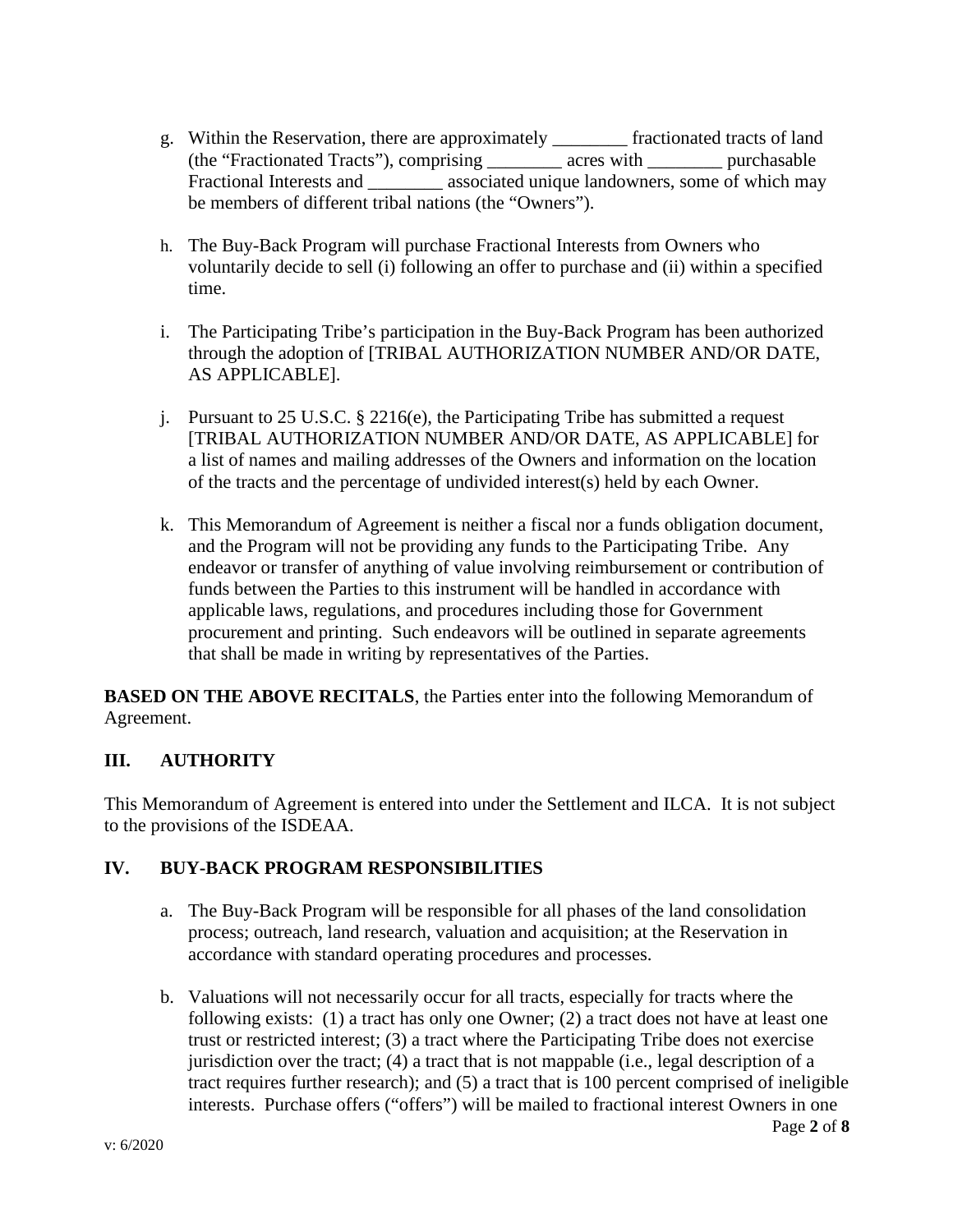or more groups or "waves," after values for the appraised tracts are determined and approved. No offers will be made to Owners that are estates, Owners whose whereabouts are unknown without a recorded birthdate, Owners that are under a legal disability (e.g., minors), and Owners of beneficial interests (e.g., life estates).

- c. The Buy-Back Program intends to send offers to certain Owners in one mailing, currently estimated to be mailed at approximately [INSERT TIMEFRAME]. However, the Buy-Back Program may in its discretion adjust this schedule and/or the number of offers to be made. The Bureau of Indian Affairs (BIA) Acquisition Center will receive, process, review, and approve complete, accepted offers, and the Office of the Special Trustee for American Indians (OST) will post payments directly to Owner accounts.
- d. The Buy-Back Program and OST will make informational materials (e.g., frequently asked questions documents, scripts, fact sheets) available to the Participating Tribe. The Buy-Back Program will also make outreach training available to the local BIA Agency staff and the Participating Tribe's staff, if necessary.

#### **V. PARTICIPATING TRIBE RESPONSIBILITIES**

- a. **External Communications.** The Participating Tribe will obtain prior approval from the Buy-Back Program for all press releases, published advertisements, or other statements intended for the public that refer to this Agreement or to the Department or the Buy-Back Program, or the name or title of any employee of the Department in connection with this Agreement. To support collaborative outreach and information sharing, the Participating Tribe should share copies of developed outreach materials and advertisements with the Buy-Back Program. This may include, but is not limited to, newspaper advertisements, radio advertisements, television advertisements, flyers, brochures, postcards and letters to Owners. Outreach materials and advertisements shared by the Participating Tribe will be provided to the Trust Beneficiary Call Center to ensure that Owners receive the most current and accurate information on implementation of the Buy-Back Program on the Reservation
- b. [IF APPLICABLE] **Tracts with Improvements**. If the Participating Tribe recommends offers to be made for interests in tracts with unleased improvements, the Participating Tribe must pass a timely Tribal Resolution (or take equivalent action under the Participating Tribe's normal operating procedure) stating that "[Participating Tribe] acknowledges that the Land Buy-Back Program for Tribal Nations may extend offers for fractional land interests on trust tracts with improvements at the Reservation if a lease is recorded in the BIA title system. While the improvements themselves will not be acquired, their existence will be considered in determining the fair market value of the underlying tract of land. [Participating Tribe] acknowledges that all Program transfers into Tribal trust ownership are subject to the terms of existing leases and encumbrances on the land. For tracts at the Reservation with improvements, but without a lease recorded by the BIA, [Participating Tribe] requests that the Program include offers for fractional interests on such tracts. [Participating Tribe] will provide lease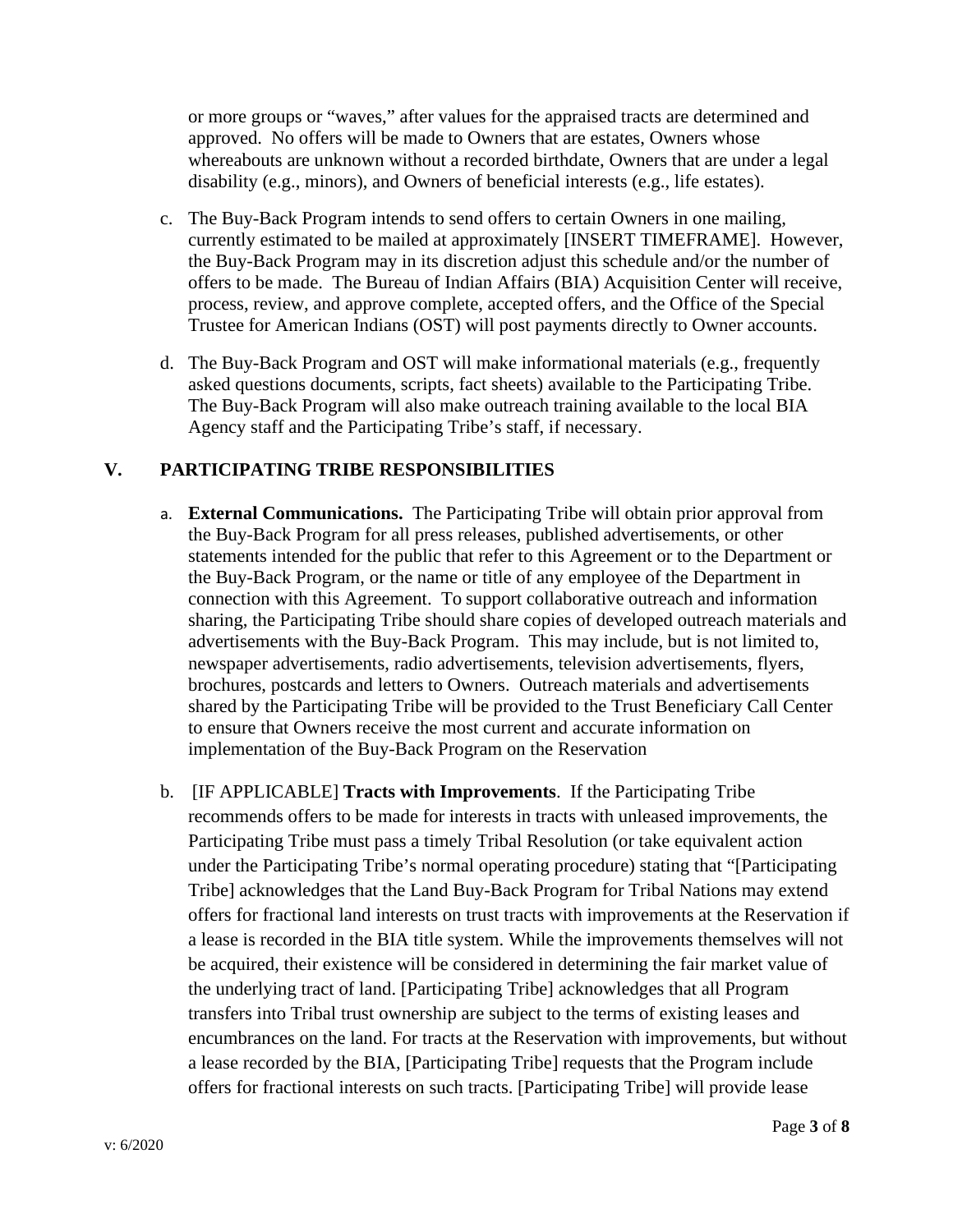opportunities to individuals living on tracts with improvements but without a recorded lease." The Program excludes tracts or interests held in restricted fee status where there is an improvement.

## **VI. TRIBAL PRIORITIES AND ACQUISITION OF FRACTIONAL INTERESTS**

The Participating Tribe may identify those Fractionated Tracts or Fractional Interests within the Reservation that are priorities for potential purchase by providing the Buy-Back Program with a priority list ("Tribal Priority Fractional Interests") by no later than [DATE].

- a. The Buy-Back Program will select tracts and interests to receive offers consistent with the Buy-Back Program's priorities and informed by the Tribal Priority Fractional Interests. The Participating Tribe recognizes that the Owners' decision to sell is voluntary and that the Buy-Back Program cannot guarantee that the Tribal Priority Fractional Interests or other interests will be acquired, in part because some Fractionated Interests or Fractionated Tracts may be ineligible for acquisition by the Buy-Back Program (e.g., some tracts are currently unmappable or require resolution of one or more mapping process codes) as described in the Status Report.
- b. The Participating Tribe recognizes and agrees that the Buy-Back Program may acquire any other Fractional Interests on the Reservation. If there are any particular Fractionated Tracts or Fractional Interests that the Participating Tribe would like to exclude from the Buy-Back Program, it must specifically identify such interests by providing a written notice, by no later than [DATE], to the Buy-Back Program for its consideration.
- c. The Participating Tribe acknowledges that implementation results at preceding locations and available funding may affect the scope of offers that the Buy-Back Program can make to landowners at the Reservation.
- d. Due to funding and time constraints of the Settlement, the Buy-Back Program may make approval of offers contingent on available funds.

## **VII. MUTUALLY AGREED UPON TERMS**

It is mutually agreed and understood by the Parties that:

- a. The Parties agree to communicate regularly throughout the implementation of land consolidation activities on the Reservation and inform each other if events occur which may have a significant impact on land consolidation activities or this Memorandum of Agreement.
- b. Each Party shall be solely responsible for the acts and omissions of its employees, agents, and contractors in the performance of this Memorandum of Agreement or any subsidiary agreement hereto. Accordingly, the Participating Tribe shall indemnify and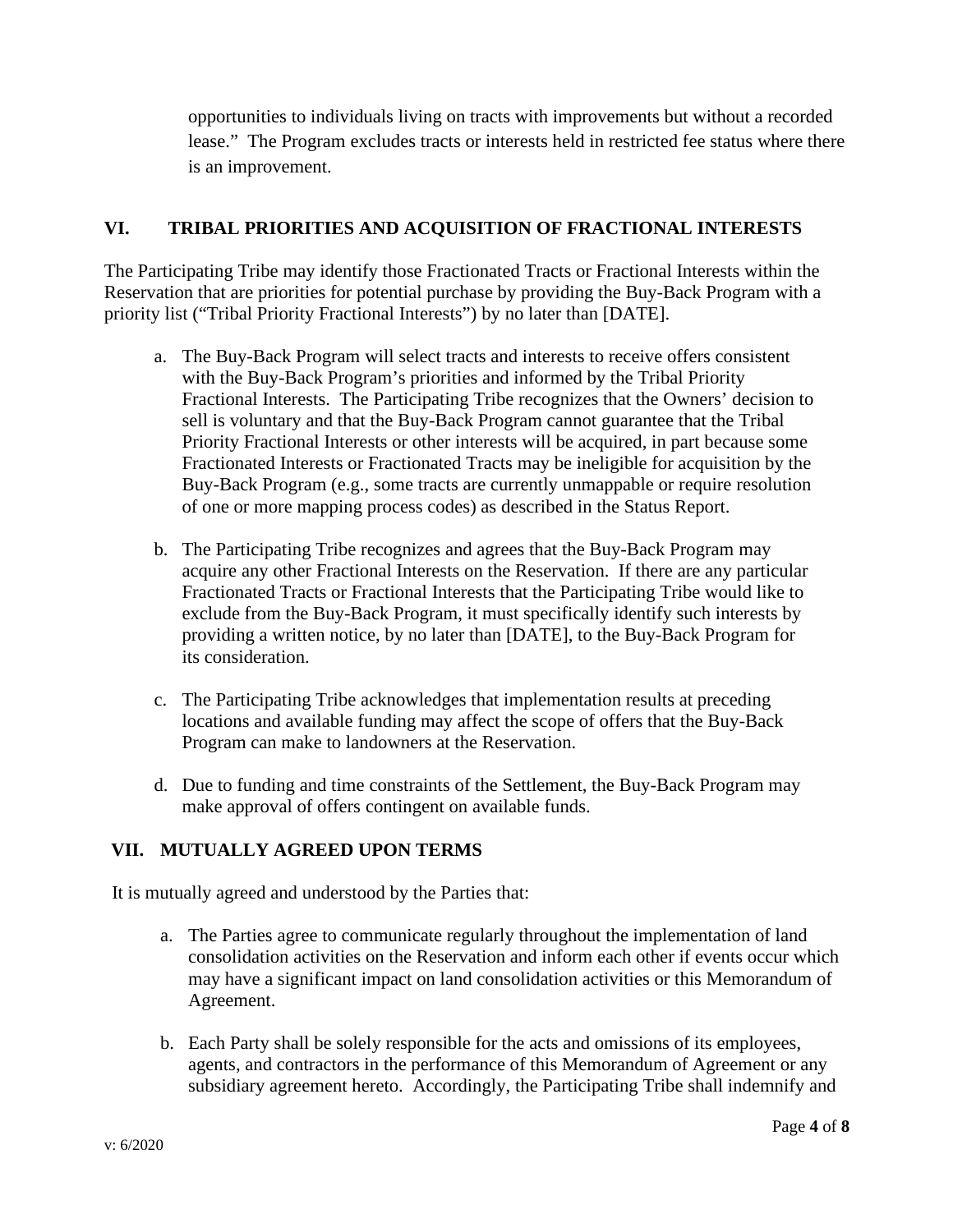hold the Department harmless against all liabilities, claims for damages, suits, losses, and expenses by reason of injury to any person or property arising out of or connected with any act or omission of the Participating Tribe arising from activities in pursuance of this Memorandum of Agreement.

- c. Nothing in this Agreement may be construed to obligate the Department to any current or future expenditure of resources in advance of the availability of appropriations from Congress nor does this Agreement obligate the Department to expend funds on any particular project or purpose, even if funds are available.
- d. All activities pursuant to this Memorandum of Agreement shall be in compliance with the requirements of Executive Order 11246, as amended; Title VI of the Civil Rights Act of 1964, as amended, (78 Stat. 252; 42 U.S.C. § 2000d et seq.); Title V, Section 504 of the Rehabilitation Act of 1973, as amended, (87 Stat. 394; 29 U.S.C. §794); the Age Discrimination Act of 1975 (89 Stat. 728; 42 U.S.C. § 6101 et seq.); and with all other federal laws and regulations prohibiting discrimination on grounds of race, color, sexual orientation, national origin, disabilities, religion, age, or sex.
- e. This Memorandum of Agreement is intended to lay out the Buy-Back Program's activities at the Reservation and is not intended to create any right or benefit, trust responsibilities, substantive or procedural, enforceable at law or equity by any party against the United States, its agencies, its officers, or any person.
- f. No Party shall be considered an employee, agent, partner or fiduciary of the other except for such purposes as may be specifically enumerated herein, nor shall anything contained in this Memorandum of Agreement be construed to create any partnership or joint venture between the Parties.
- g. The Parties will carry out their own activities and use their own resources, including the expenditure of their own funds, in pursuing the objectives enumerated in this Memorandum of Agreement.
- h. Other than the Department's support of the principles in this Memorandum of Agreement, nothing in this Memorandum of Agreement constitutes or shall be interpreted to imply an endorsement by the United States of any product, service, or opinion of the Participating Tribe or its officers, employees, or contractors.
- i. Nothing on this Memorandum of Agreement is intended to alter, limit, or expand the Department's statutory and regulatory authorities.
- j. Pursuant to Federal Law, no member of, or delegate to, Congress may benefit from this Memorandum of Agreement either directly or indirectly.
- k. Any information furnished by the Parties to one another under this Memorandum of Agreement may be subject to the Freedom of Information Act, 5 U.S.C. § 552.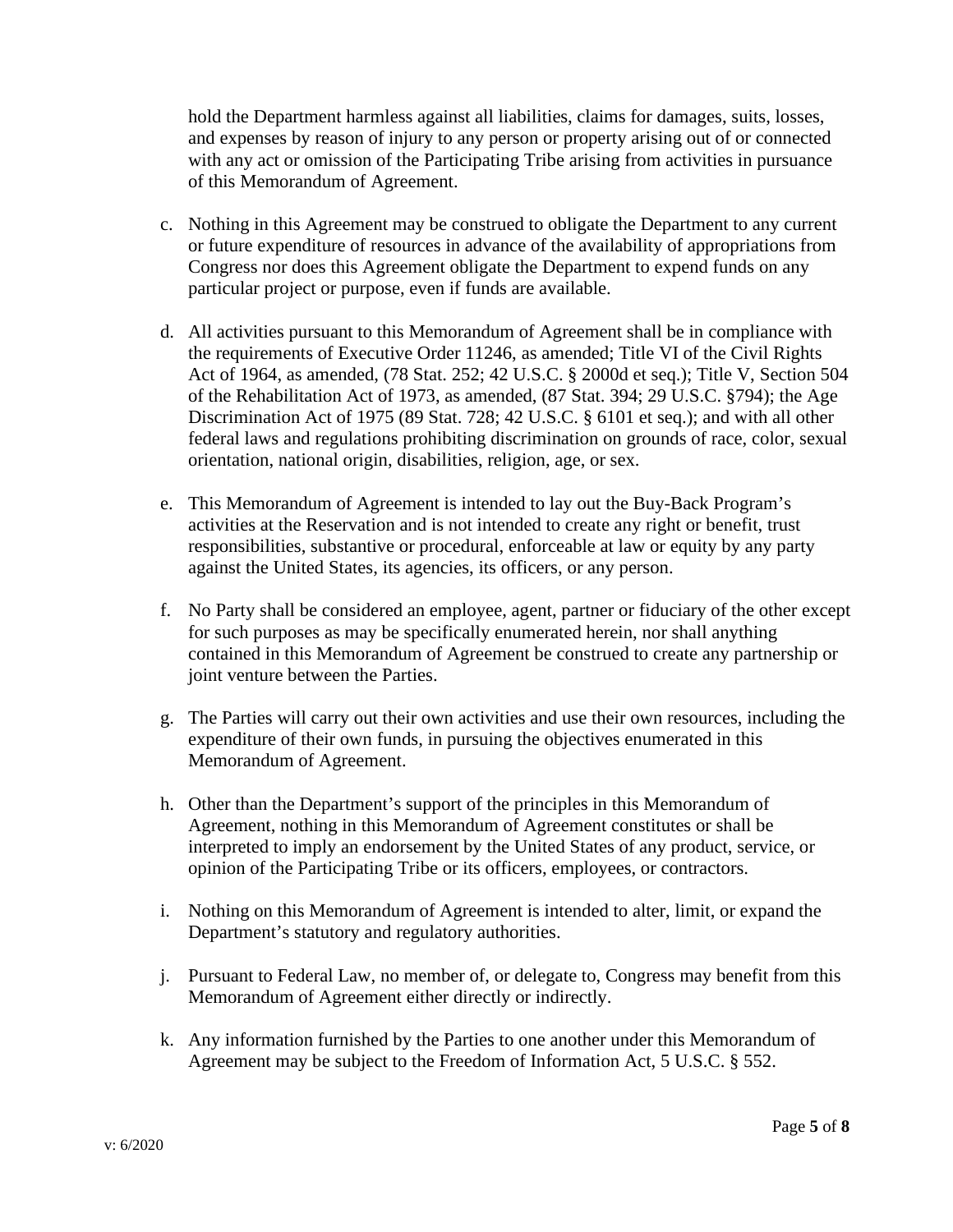l. The Parties will comply with the Federal Advisory Committee Act to the extent that it applies.

## **VIII. KEY OFFICIALS**

- a. **TRIBAL CONTACT.** The Participating Tribe hereby designates [CONTACT INFORMATION] as its Point of Contact for all matters related to this Memorandum of Agreement. The Participating Tribe shall notify the Department's Point of Contact (as identified below) in writing of any change in its Point of Contact.
- b. BUY-BACK PROGRAM TRIBAL RELATIONS ADVISOR.The Buy-Back Program Director hereby designates \_\_\_\_\_\_\_\_\_\_\_\_\_\_\_\_\_\_\_\_ [CONTACT INFORMATION] as the Point of Contact for all programmatic matters related to this Memorandum of Agreement. The Buy-Back Program shall notify the Tribe's Point of Contact in writing of any change in its Point of Contact.

## **IX. RETENTION OF FIDUCIARY TRUST RECORDS**

The Participating Tribe agrees to preserve, protect, and manage all records created and/or maintained by the Participating Tribe during its participation in the Buy-Back Program. The Participating Tribe agrees to make available to the Department all records pertaining to the administration of the Buy-Back Program. Any records relating to the Buy-Back Program held by the Department will be considered Indian Fiduciary Trust Records and will be maintained as defined by Department of the Interior Manual Part 303 Chapter 6, which is based on 44 U.S.C. Chapter 31. The Participating Tribe agrees to store and permanently retain all records relating to the Buy-Back Program, active and inactive, at the Participating Tribe's expense and with full unlimited access thereto by the Department, or allow such records to be removed and stored at the applicable office at the Department of the Interior for active records, and then transferred to the American Indian Records Repository in Lenexa, Kansas for inactive records.

## **X. MODIFICATION, TERMINATION, AND DISPUTES**

- a. The terms of this Memorandum of Agreement may be modified at any time, in writing, by mutual agreement of the Parties. A Party must respond to a request for modification(s) within thirty (30) calendar days of receipt.
- b. The term of this Agreement will be from the date of the signatures of both Parties through [DATE]. Completion of the objectives of the Buy-Back Program, including exhaustion of available resources, or an end to a supply of willing sellers selling their fractional interests within a limited time period, may be events for terminating this Agreement before the end of the term.
- c. The Parties to this Agreement may suspend, terminate or revoke this Agreement upon thirty (30) days written notice to the other, except that all then in-process work required to complete specific objectives or activities under this Agreement will be continued until completion or in a manner to avoid a waste of efforts or loss of important information.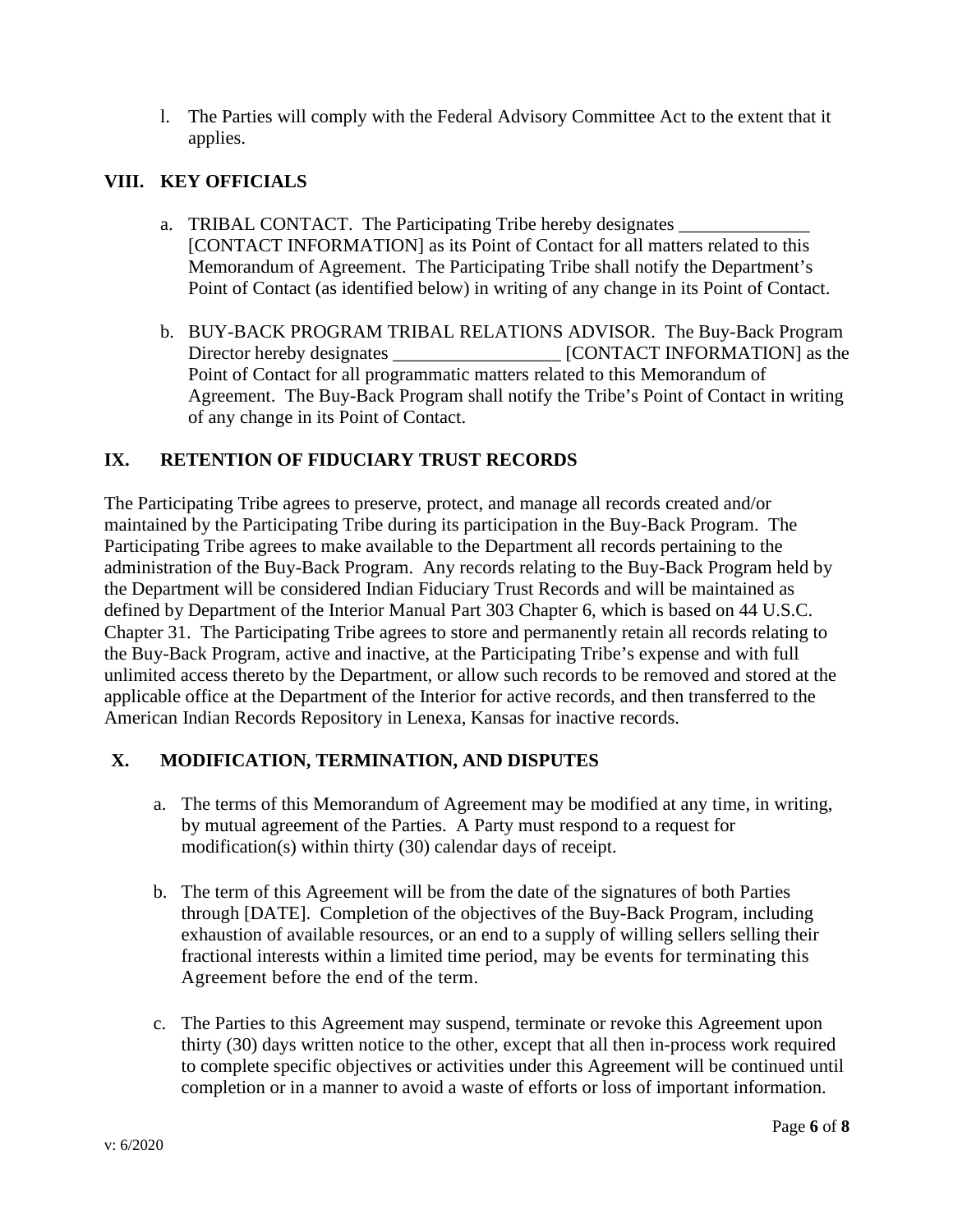An attempt first to resolve any disputes, however, is the preferred approach rather than a notification of termination.

d. Should disagreement arise as to the interpretation of the provisions of this Agreement, or amendments and/or revisions thereto, that cannot be resolved at the operating level, each Party shall reduce the area(s) of disagreement to writing and present to the other Party for consideration. If agreement on interpretation is not reached within 30 days, the Parties shall forward the written presentation of the disagreement to respective higherlevel officials for appropriate resolution.

# **XI. NO EFFECT ON SOVEREIGN IMMUNITY**

Nothing in this Memorandum of Agreement shall be construed to limit, alter, waive, or modify the legal rights, interests, benefits, privileges, or immunities possessed by either party.

# **XII. AGENCY AND TORT LIABILITY**

The Participating Tribe is not an agent or representative of the United States, and neither the Buy-Back Program nor the Participating Tribe will represent the Participating Tribe as such to third Parties. Buy-Back Program employees are not agents of the Participating Tribe and will not act on behalf of the Participating Tribe. Employees of the Participating Tribe are not agents of the Buy-Back Program and will not act on behalf of the Buy-Back Program. Members and employees of the Participating Tribe are not considered U.S. Government employees, officers, or agents, and are not covered under the Federal Tort Claims Act, 28 U.S.C. § 2671 et seq., or the Federal Employees' Compensation Act, 5 U.S.C. § 8101 et seq.

## **XIII. OTHER PROVISIONS**

- a. **Privacy Act.** The Privacy Act, 5 U.S.C. § 552a, applies to all activities under this Memorandum of Agreement and the Participating Tribe agrees to protect personally identifiable information and other privileged and confidential information as defined under that Act and other applicable federal laws. In order to receive access to personally identifiable information, the Participating Tribe's staff must sign a nondisclosure agreement and take Privacy Act and information security training.
- b. **Non-Exclusive Agreement.** This Memorandum of Agreement in no way restricts the Buy-Back Program from entering into similar agreements, or participating in similar activities or arrangements, with other tribes, public or private agencies, organizations, or individuals.
- c. **Survival.** Any and all provisions which, by their nature, are reasonably expected to be performed after the expiration or conclusion of this Memorandum of Agreement shall survive and be enforceable after the expiration or conclusion of this Memorandum of Agreement. Any and all liabilities, actual or contingent, that have arisen during the term of, and in connection with, this Memorandum of Agreement shall survive the expiration or termination of this Memorandum of Agreement.